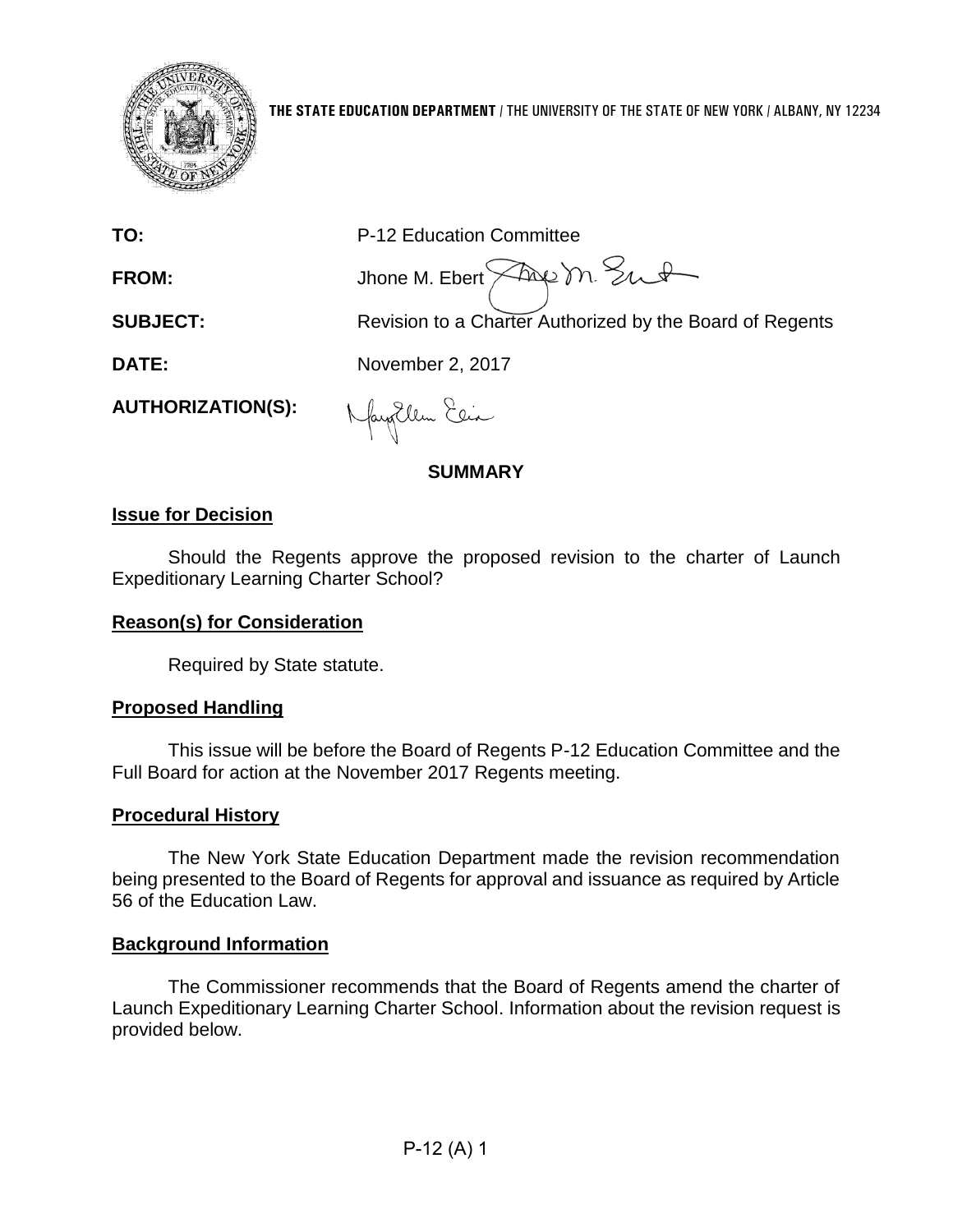# **Launch Expeditionary Learning Charter School**

### **Table 1: School Summary**

|                                                                              | Name of Charter School Launch Expeditionary Learning Charter School                                                                                                                    |
|------------------------------------------------------------------------------|----------------------------------------------------------------------------------------------------------------------------------------------------------------------------------------|
| <b>Board Chair</b>                                                           | Uonathan Harber                                                                                                                                                                        |
| <b>District of Location</b>                                                  | New York City Geographic District #16                                                                                                                                                  |
| <b>Opening Month/Year</b>                                                    | August 2012                                                                                                                                                                            |
| <b>Current Charter Term</b>                                                  | July 1, 2017 to June 30, 2019                                                                                                                                                          |
| <b>Management Company:</b>                                                   | N/A                                                                                                                                                                                    |
| Partner(s):                                                                  | New York City Outward Bound Expeditionary Learning<br>Education (EL)                                                                                                                   |
| <b>Maximum Approved</b><br><b>Grade Levels/</b><br><b>Number of Students</b> | Grades 6-8 / 271 Students                                                                                                                                                              |
| <b>Mission</b>                                                               | "Launch students will develop the academic skills and strength<br>of character necessary to thrive in college, contribute to their<br>communities, and excel in their careers."        |
| <b>Proposed Revision</b>                                                     | An increase in enrollment from 271 to 302, nunc pro tunc<br>to July 1, 2016, for the 2016-2017 and 2017-2018 school<br>years and an increase to 310 in the 2018-2019 academic<br>year. |

The Board of Regents granted an initial charter to Launch Expeditionary Learning Charter School (hereinafter "LELCS") in December 2010. LELCS requested and was approved to take the 2011-12 school year as a planning year. The school opened in Brooklyn, NY CSD 16 in August 2012. The Board of Regents approved a charter revision in February 2016 to decrease the maximum enrollment and grade levels from 461 students in grades 6-10 to 271 students in grades 6-8. In 2016, the school requested and was denied a revision to increase its enrollment as part of the 2016-17 renewal.

The school's board of trustees has submitted another request for an increase in enrollment. Based on the most recent academic data, LELCS has made improvement academically, warranting the consideration of an increase in enrollment at this time.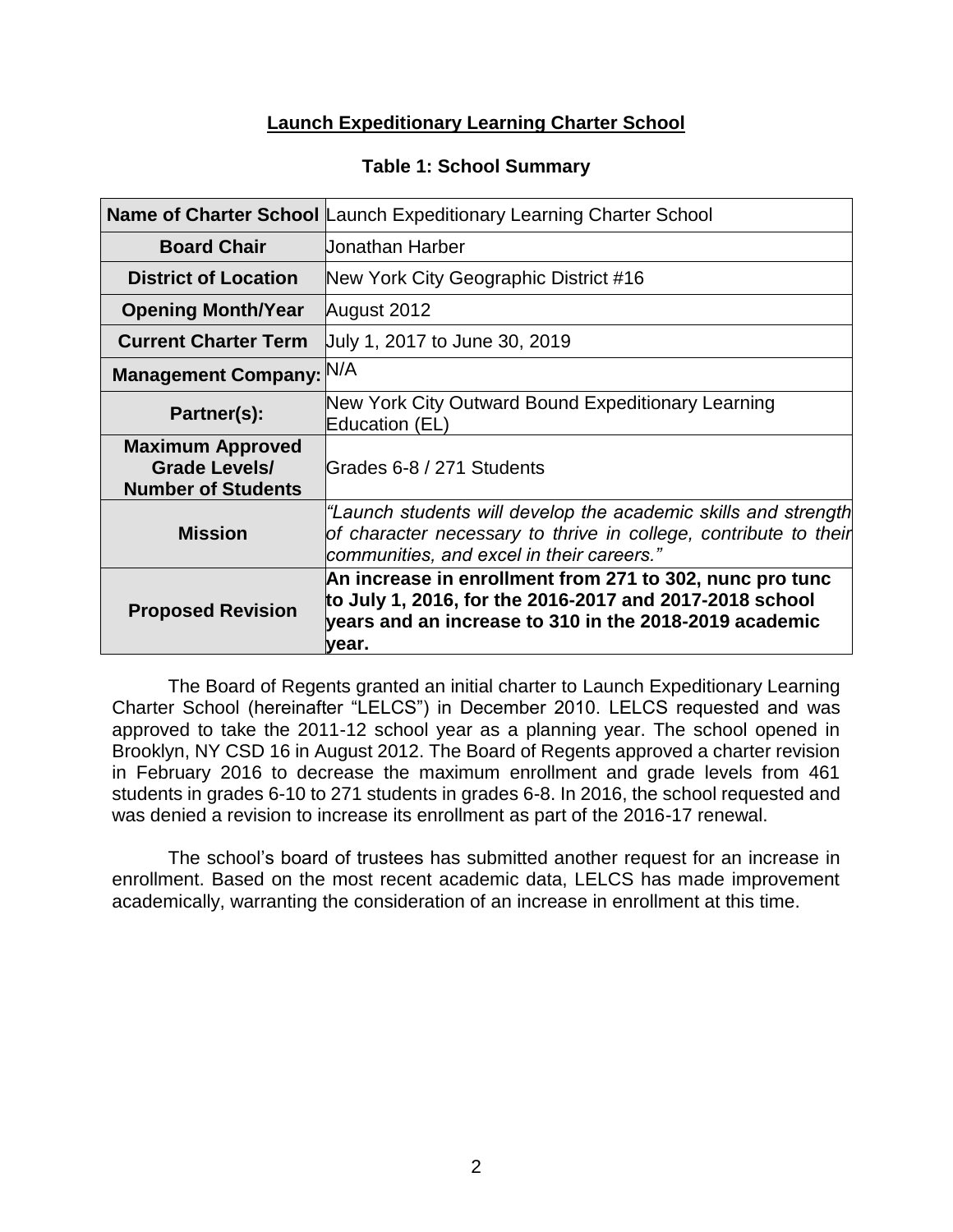|                                                      | Year 1<br>2016-2017 | Year 2<br>2017-2018 | Year <sub>3</sub><br>2018-2019 |  |  |
|------------------------------------------------------|---------------------|---------------------|--------------------------------|--|--|
| Grade<br>Configuration                               | Grades 6-8          | Grades 6-8          | Grades 6-8                     |  |  |
| <b>Total</b><br><b>Approved</b><br><b>Enrollment</b> | 271                 | 271                 | 271                            |  |  |

# **Table 2: LELCS Approved Enrollment**

# **Table 3: LELCS Proposed Enrollment**

|                                               | Year 1<br>2016-2017 | Year 2<br>2017-2018 | Year 3<br>2018-2019 |  |  |
|-----------------------------------------------|---------------------|---------------------|---------------------|--|--|
| Grade<br>Configuration                        | Grades 6-8          | Grades 6-8          | Grades 6-8          |  |  |
| Total<br><b>Approved</b><br><b>Enrollment</b> | 302                 | 302                 | 310                 |  |  |

| Table 4: LELCS Charter School Academic Achievement |
|----------------------------------------------------|
|----------------------------------------------------|

|                               |           | <b>ELA</b>                  |                                                            |            |                                 | <b>Math</b>      |                      |                                                                              |            |                                   |
|-------------------------------|-----------|-----------------------------|------------------------------------------------------------|------------|---------------------------------|------------------|----------------------|------------------------------------------------------------------------------|------------|-----------------------------------|
| <b>All</b><br><b>Students</b> | ပ္ပိ<br>马 | $\frac{6}{1}$<br><b>CSD</b> | $\mathbf{c}$<br>$\frac{6}{1}$<br>Variance<br><b>G</b><br>ပ | <b>SAN</b> | $\mathbf{S}$<br>Variance<br>NYS | EL <sub>CS</sub> | $\frac{6}{1}$<br>CSD | $\mathbf{c}$<br>$\frac{6}{1}$<br>Variance<br><b>G</b><br>$\ddot{\mathbf{C}}$ | <b>SAN</b> | $\mathbf{c}$<br>Variance 1<br>NYS |
| 2015-16                       | 16%       | 18%                         | $-2$                                                       | 37%        | $-21$                           | 17%              | 14%                  | $+3$                                                                         | 34%        | $-17$                             |
| 2016-17                       | 25%       | 20%                         | $+5$                                                       | 40%        | $-15$                           | 16%              | 9%                   | $+7$                                                                         | 34%        | $-18$                             |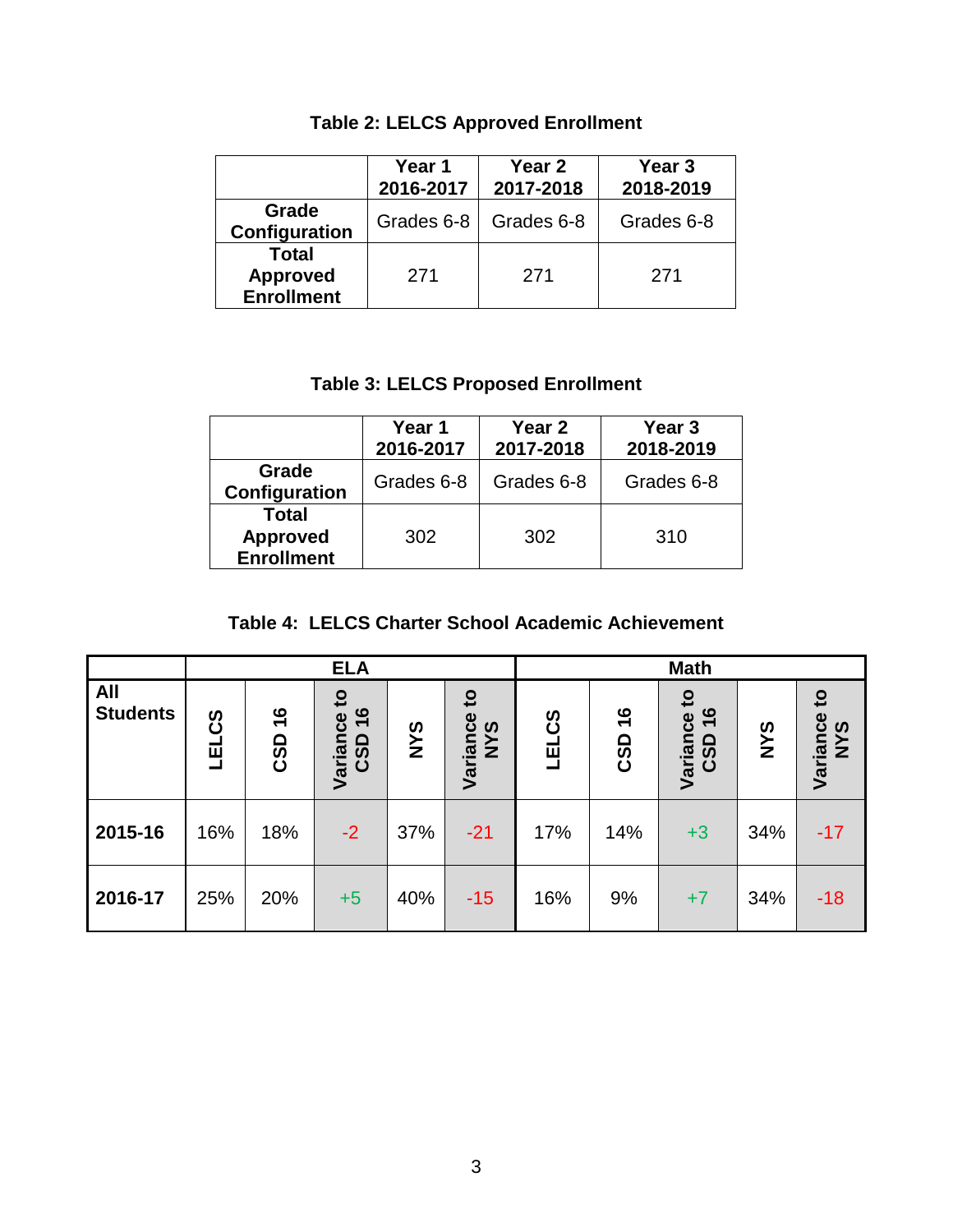|                                               |              | 2016-2017            |          | 2017-2018    |                      |           |  |
|-----------------------------------------------|--------------|----------------------|----------|--------------|----------------------|-----------|--|
|                                               | <b>LELCS</b> | $\frac{6}{1}$<br>CSD | Variance | <b>LELCS</b> | $\frac{6}{1}$<br>CSD | Variance  |  |
| <b>Economically</b><br><b>Disadvantaged</b>   | 88%          | 90%                  | $-2$     | 93%*         | $**$                 | <b>NA</b> |  |
| <b>English</b><br>Language<br><b>Learners</b> | 5%           | 9%                   | $-4$     | $5%$ *       | $***$                | <b>NA</b> |  |
| <b>Students with</b><br><b>Disabilities</b>   | 28%          | 33%                  | $-5$     | 26%*         | $***$                | <b>NA</b> |  |

## **Table 5: LELCS Charter School Demographics Compared to District of Location**

\* As reported by the charter school

\*\* Data not yet available

# **Summary of Public Comment**

As required by the Charter School Act, the New York City Department of Education held a public hearing about the proposed revision to the charter of Launch Expeditionary Learning Charter School on October 25, 2017. There were two attendees present at the hearing. There was one comment in support and there were no public comments made in opposition to the proposed charter revision.

### **Related Regents Items**

December 2010 Initial Charter

[http://www.regents.nysed.gov/common/regents/files/documents/meetings/2010Meetings](http://www.regents.nysed.gov/common/regents/files/documents/meetings/2010Meetings/December2010/1210p12a2.pdf) [/December2010/1210p12a2.pdf](http://www.regents.nysed.gov/common/regents/files/documents/meetings/2010Meetings/December2010/1210p12a2.pdf)

February 2016 Enrollment Revision <http://www.regents.nysed.gov/common/regents/files/216p12a4.pdf>

December 2016 First Renewal <http://www.regents.nysed.gov/common/regents/files/117p12a2.pdf>